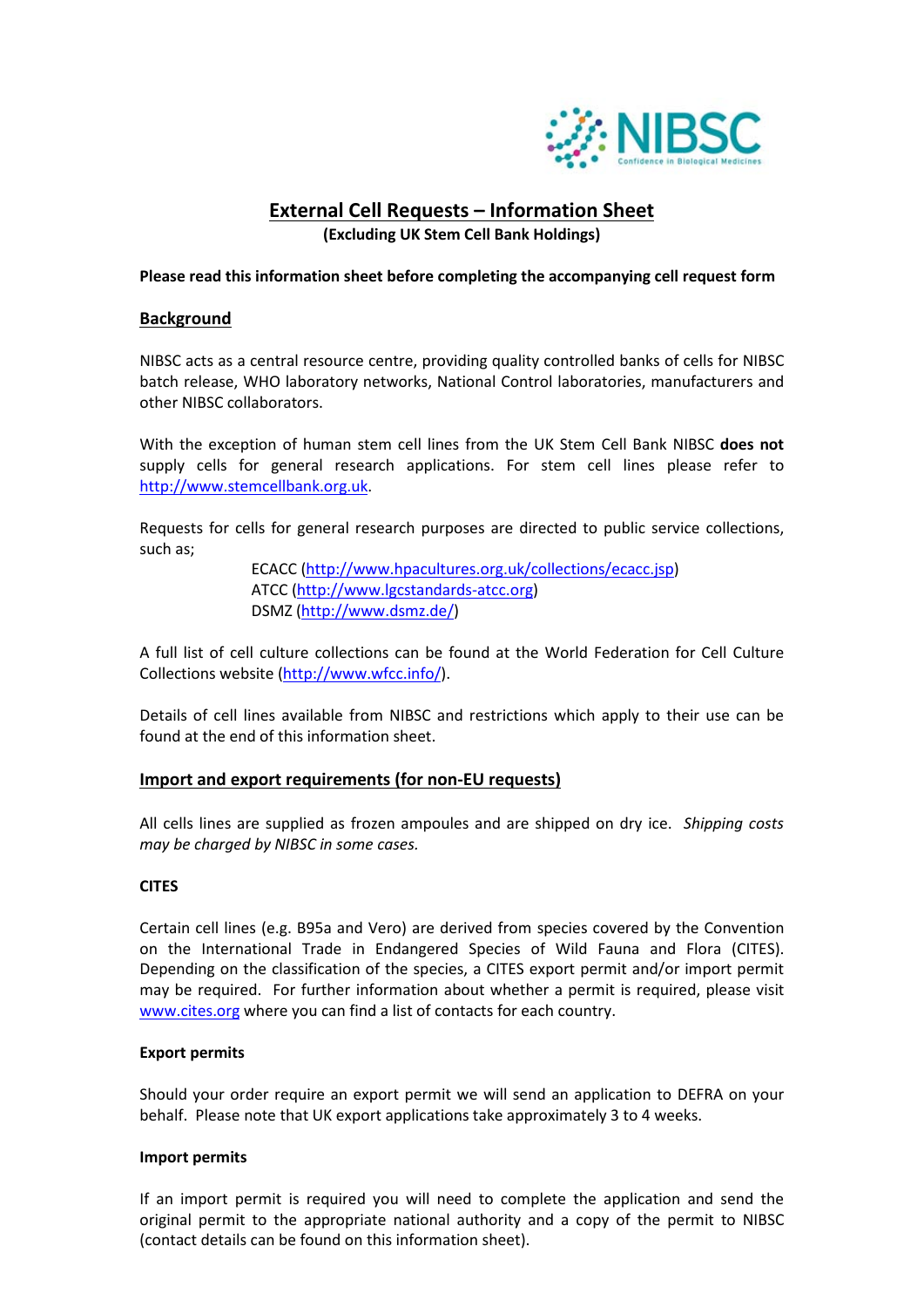#### **GMO imports/exports**

Some cell lines are genetically modified, such as L20B cells, and therefore may be subject to further import/export and shipping regulations.

For further information about international regulations for shipping and transport of GMOs and infectious organisms please refer to the WFCC or WHO websites.

# **Health and safety**

These materials are biological in nature and represent an uncertain risk regarding contamination with microbiological agents, therefore you must ensure that appropriate procedures are followed with regards to their storage and use within the laboratory.

If your request is approved by NIBSC, you will be required to sign a Material Transfer Agreement which will include an infectious organism clause to certify that you will handle the materials with appropriate care and in accordance with your local country guidelines and regulations.

# **Cell request procedure**

- 1) Read the 'External Cell Requests Information Sheet' and refer to the table of cell lines available and their prescribed uses to check that your request meets the requirements stated
- 2) If you think that your request is suitable for NIBSC cell dispatch fill in the 'External Cell Requests – Request Form' and send to Ross Hawkins at NIBSC
- 3) We will acknowledge receipt of your form, confirm availability of stock and begin the internal approval process
- 4) If your request is approved we will send you a Material Transfer Agreement which must be signed by both the principal investigator and an authorised signatory for your institution before the cells can be released
- 5) You must apply for appropriate import licences and send copies of the permit(s) to us (NIBSC will apply for the appropriate export permits on your behalf)
- 6) We will contact you once all the paperwork has been received to confirm a delivery date and further shipping address details as necessary

**N.B.** Straightforward applications are usually processed by NIBSC within approximately 4-5 weeks. However, time taken for licence applications is variable and is out of the control of NIBSC.

# **NIBSC contact information**

Ross Hawkins Division of Advanced Therapies National Institute for Biological Standards and Control Blanch Lane, South Mimms, Potters Bar, Hertfordshire, EN6 3QG. United Kingdom

**Email**: [ross.hawkins@nibsc.org](mailto:ross.hawkins@nibsc.org) **Phone**: +44 (0)1707 641 498 **Fax**: +44 (0)1707 641 578